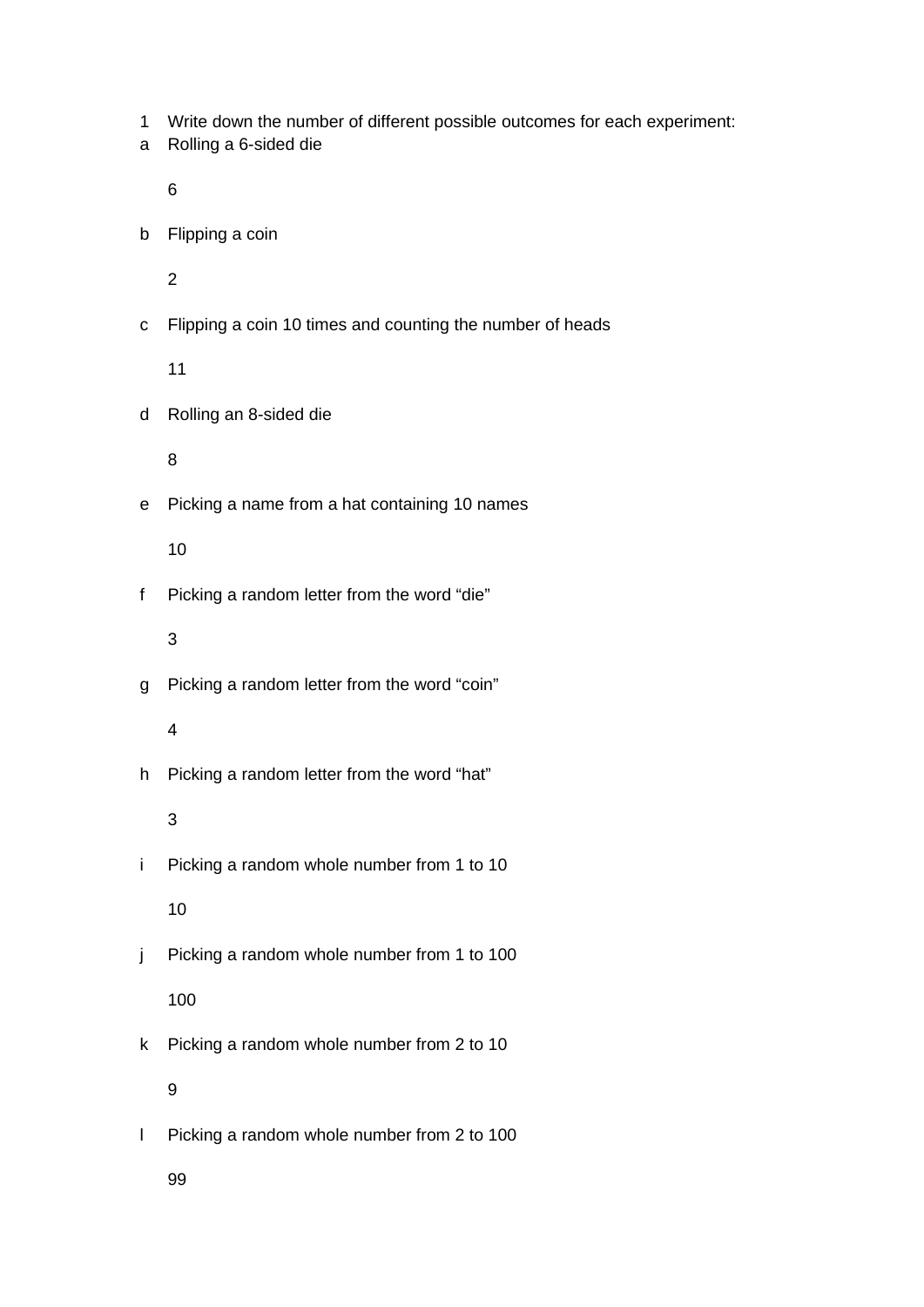- 2. Work out the probability of the following outcomes:
	- a Rolling a '1' on a 6-sided die
		-
	- b Flipping a head
		-
	- c Flipping a tail
		-
	- d Rolling a '1' on an 8-sided die
		-
	- e Picking your own name from a hat containing 10 names
		-
	- f Picking the letter 'd' from the word "die"
		-
	- g Picking the letter 'o' from the word "coin"
		-
	- h Picking the letter 'h' from the word "hat"
		-